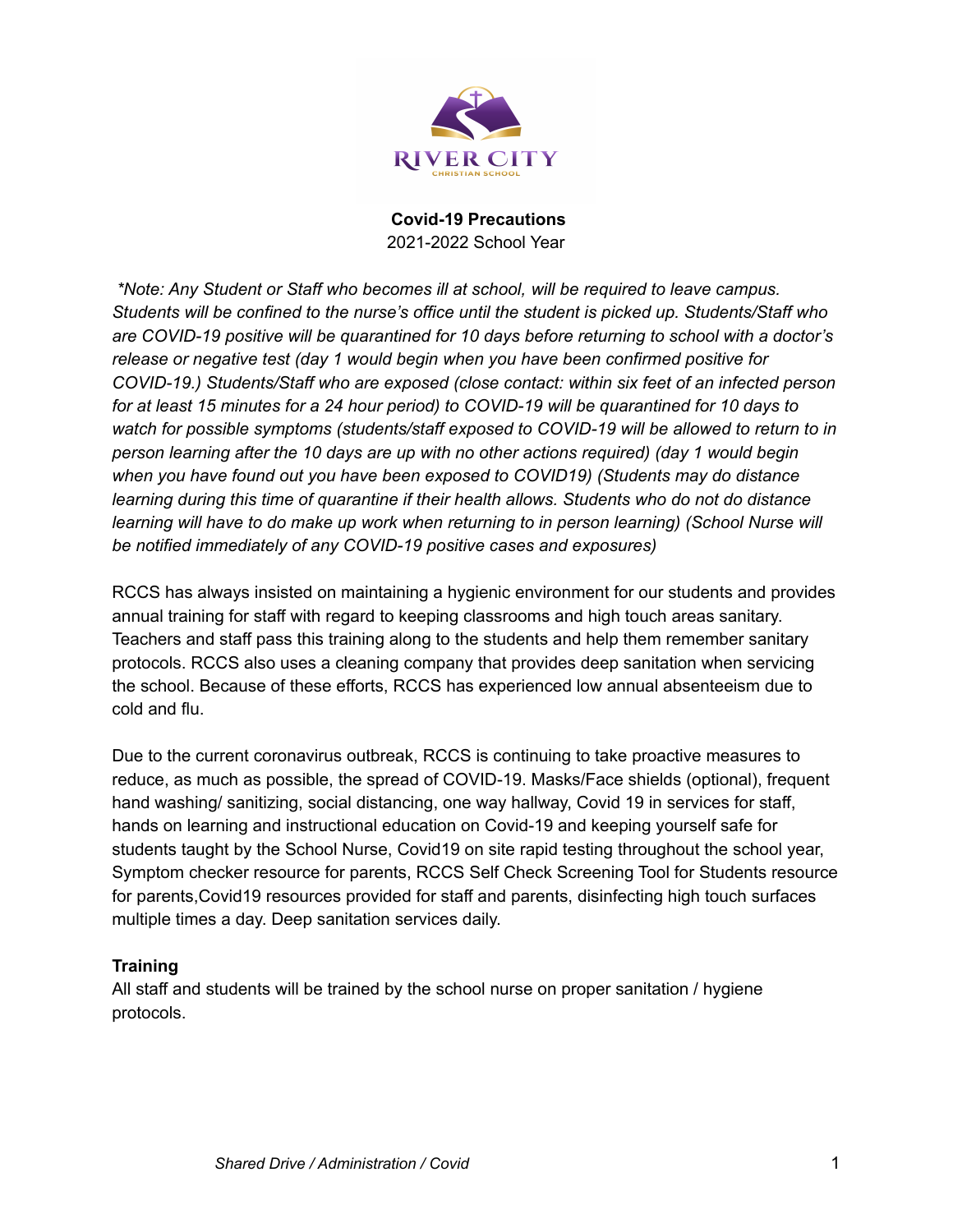

# **Arrival and Departure**

All students (Prek-12th grade) will be self screened at home by parents before being dropped off at school. Any student who is found to have a fever 99.0 or greater will be sent home. Any student showing symptoms of Covid19 will be evaluated by the School Nurse and if the School Nurse deems it necessary to send the student home, that student will be sent home. All Parents are required to report any changes to their child's health immediately

While awaiting pick up, middle and high school students will be stationed in the cafeteria a minimum of 6 feet apart. Students will be called individually to walk to the pick up vehicle. Elementary students will be stationed in the front hallway, a minimum of 6 feet apart, and will be escorted to their vehicle. Pre-K students will be taken to their vehicle for custodial sign out.

#### **Non-students on Campus**

Parents and guardians will be asked to self screen before coming to the school. Non-essential visitors will not be allowed on campus until further notice.

#### **Building and Classroom Precautions**

Classrooms are set up to meet TEA spacing requirements. Where possible, student chairs / desks are 6 feet apart and markers have been placed on the floor to keep this distance. Partitions are being installed in classrooms where spacing cannot be accommodated, such as the computer, math and science labs. When students need to work in groups, or when spacing can not be maintained.

Hygiene stations are being placed throughout the school - in classrooms, the front office, and gathering places such as the cafeteria. Stations consist of kleenex, hand sanitizers, and high touch surface cleaning implements such as disinfecting wipes.

Protocols for students passing in the hallways, all students will follow a one way hallway rule and will not be congregating in groups, and they will space out as much as possible. Visual cues will be placed on the hallway walls to help students who are waiting to enter the classrooms. The hallways will be monitored by teachers and staff during the passing period to ensure students are following social distancing and hand washing protocols.

Teachers will monitor and direct the entering and exiting of the classroom. Students entering will be directed to sanitize their hands and proceed to an assigned desk, and then released in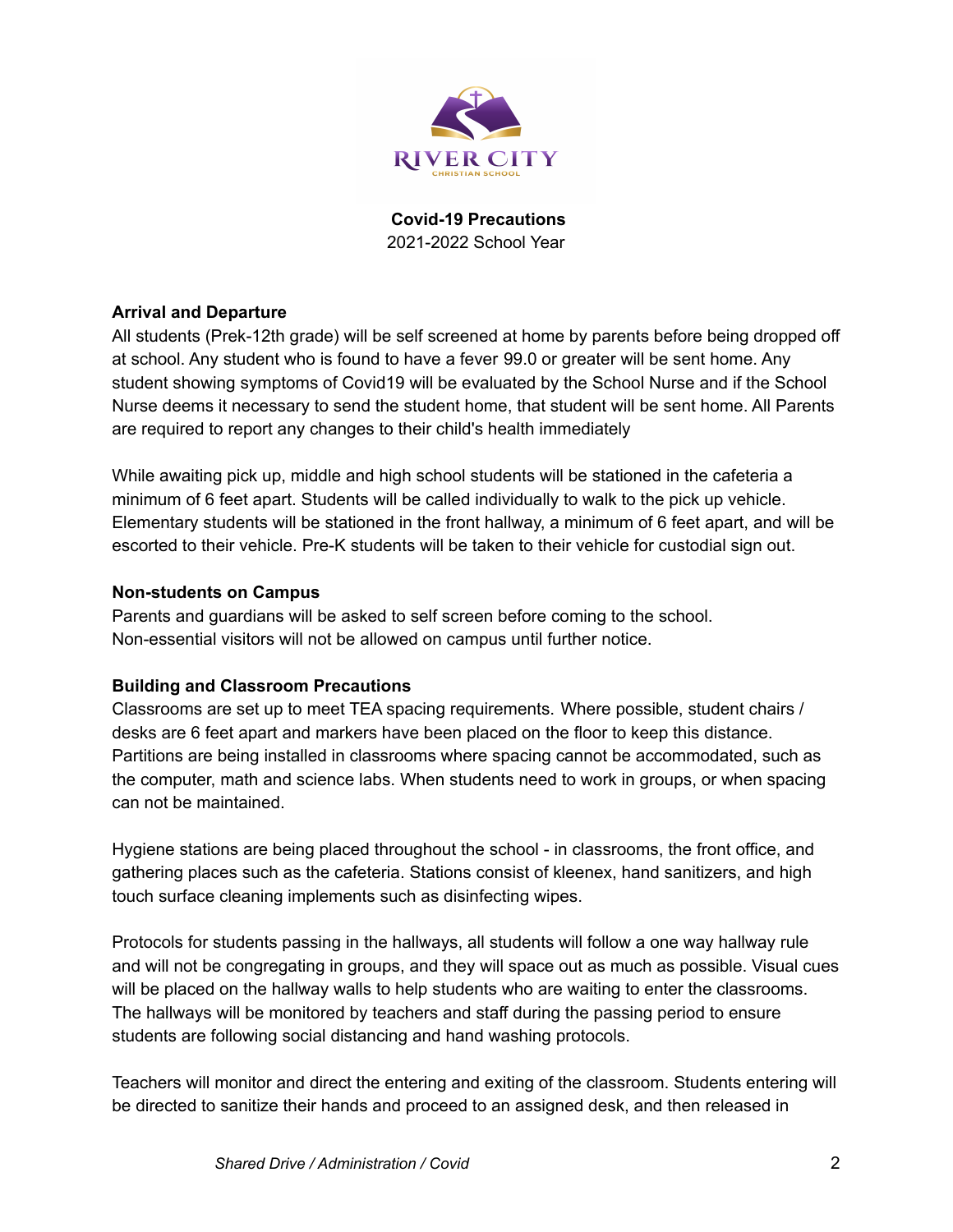

reverse when leaving the classroom. Students will be instructed to use the passing period to wash their hands with soap and water. Desks, doorknobs and other high touch areas in the school will be sanitized each period of the school day.

RCCS understands it will take some time to help students learn the routine and will abstain from marking students tardy, within reason, until the student shows mastery of the procedures.

### **Lunch and Recess**

To limit exposure, the elementary wing of the school will remain in their wing for the duration of the day. A multipurpose / cafeteria has been arranged for the wing and the student hot lunches will be delivered. Additionally, the elementary students have their own playground for recess and PE.

Middle and high school students each have their own lunch and recess time. Middle school students will be spaced in the cafeteria for lunch while high school students will be outside. They will then switch. The middle school students will exit the building using a separate exit from the entering high school students.

We believe in the importance of fresh air, exercise, and vit d from the sun for our students during recess and physical education (P.E.), Students are encouraged to get active when outside this will help in aiding the immune system.

#### **Distance / Remote Learning**

Distance learning is an option only available to students who are quarantined for positive cases of COVID-19 and exposure to Covid19. Depending on the situation students may qualify for distance learning due to an unforeseen circumstance or the student will be out longer than seven days due to other medical situations. Other than quarantine status due to COVID distance learning must be approved by school administration.

# **Exposures**

Parents will be notified if their child has been exposed to COVID-19 while on campus. HIPAA policies are in effect and no names will be disclosed.

*Parents are asked to please keep a steady eye on their child's health and symptoms daily.*